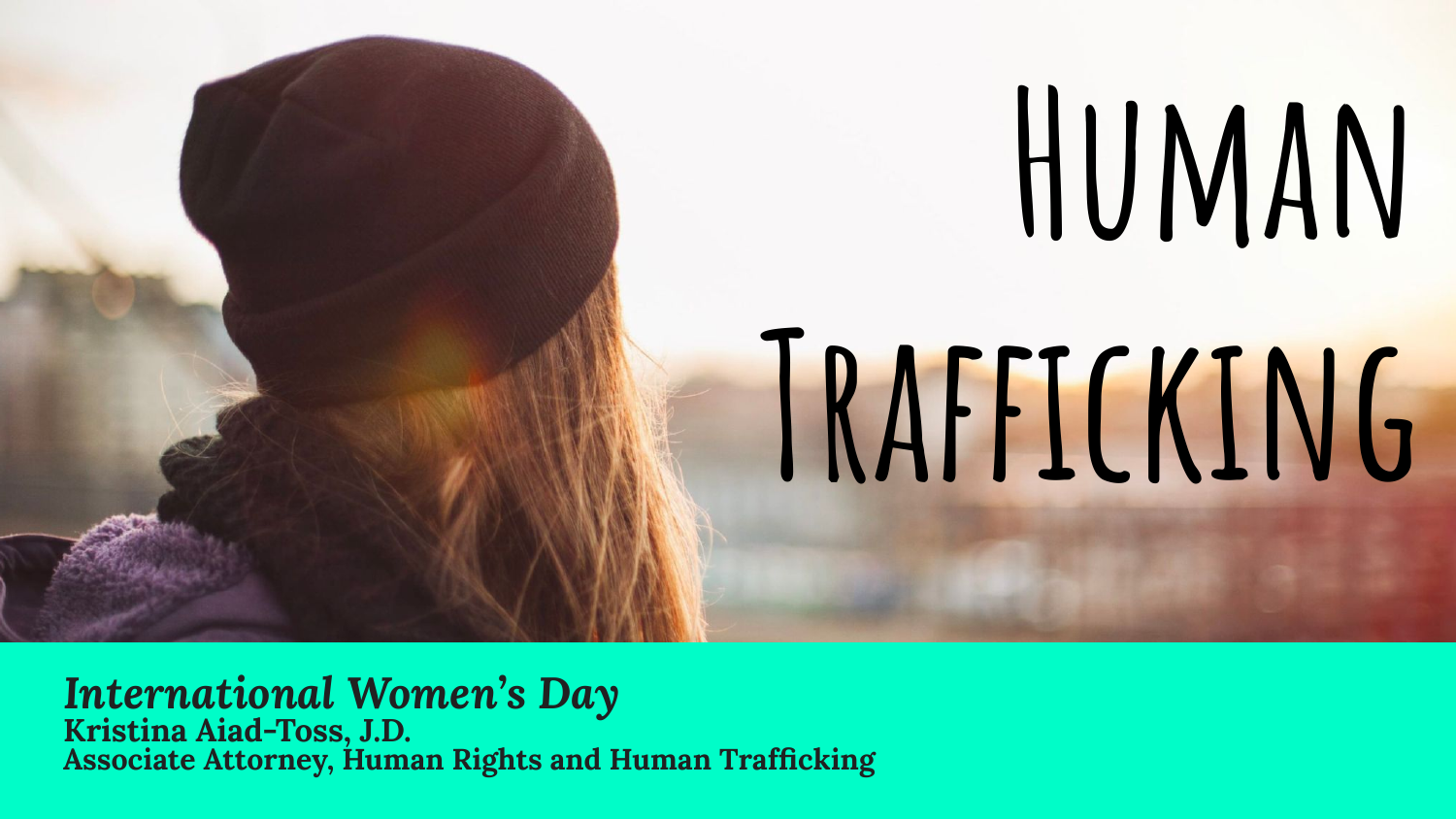### **What is Human Trafficking?**

Trapping woman, men, and children through the use of violence, deception or coercion and exploiting them for financial or personal gain.

There are **two primary categories** of human trafficking:

#### **SEX TRAFFICKING**

Sex trafficking is a crime that "uses" force, fraud or coercion to induce another individual to sell sex." Sex trafficking may occur through escort services, pornography, illicit massage businesses, brothels or outdoor solicitation.

#### **LABOR TRAFFICKING**

Labor trafficking is a crime that uses "force, fraud or coercion to induce another individual to work or provide service." Labor trafficking may be found in industries including agriculture, domestic work, restaurants, cleaning services and carnivals.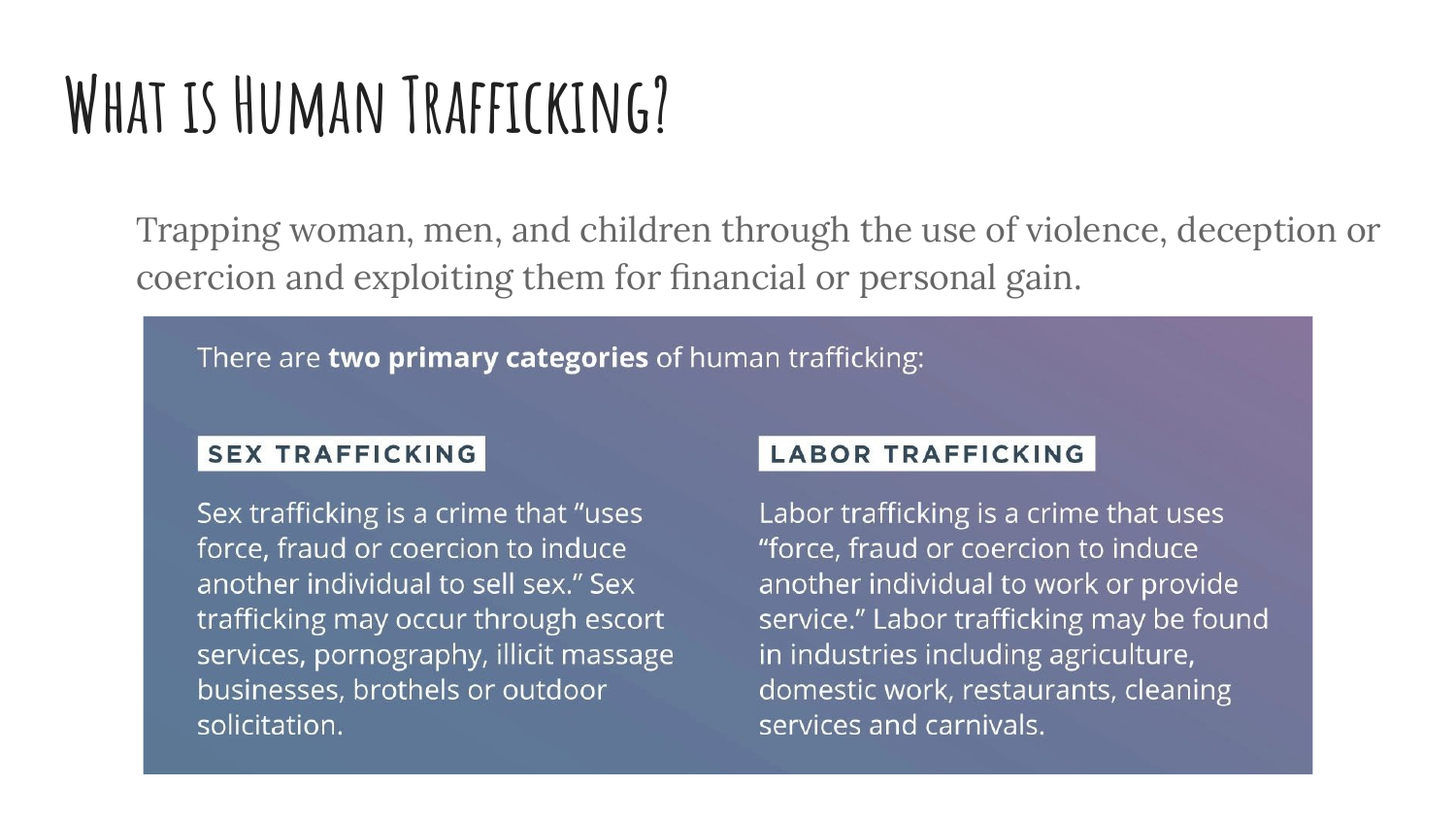### **What is Human Trafficking?**

- Can occur in communities, states, provinces, nationally, and internationally
- Occurs behind closed doors and in plain sight
- Happens across age groups and socioeconomic statuses
- Most survivors are women and girls, however, men, boys, and members of the LGBTQ and transgender communities are also trafficked.
- Traffickers can be male or female and come from different walks of life
- Traffickers often identify and leverage their victims' vulnerabilities in order to create dependency.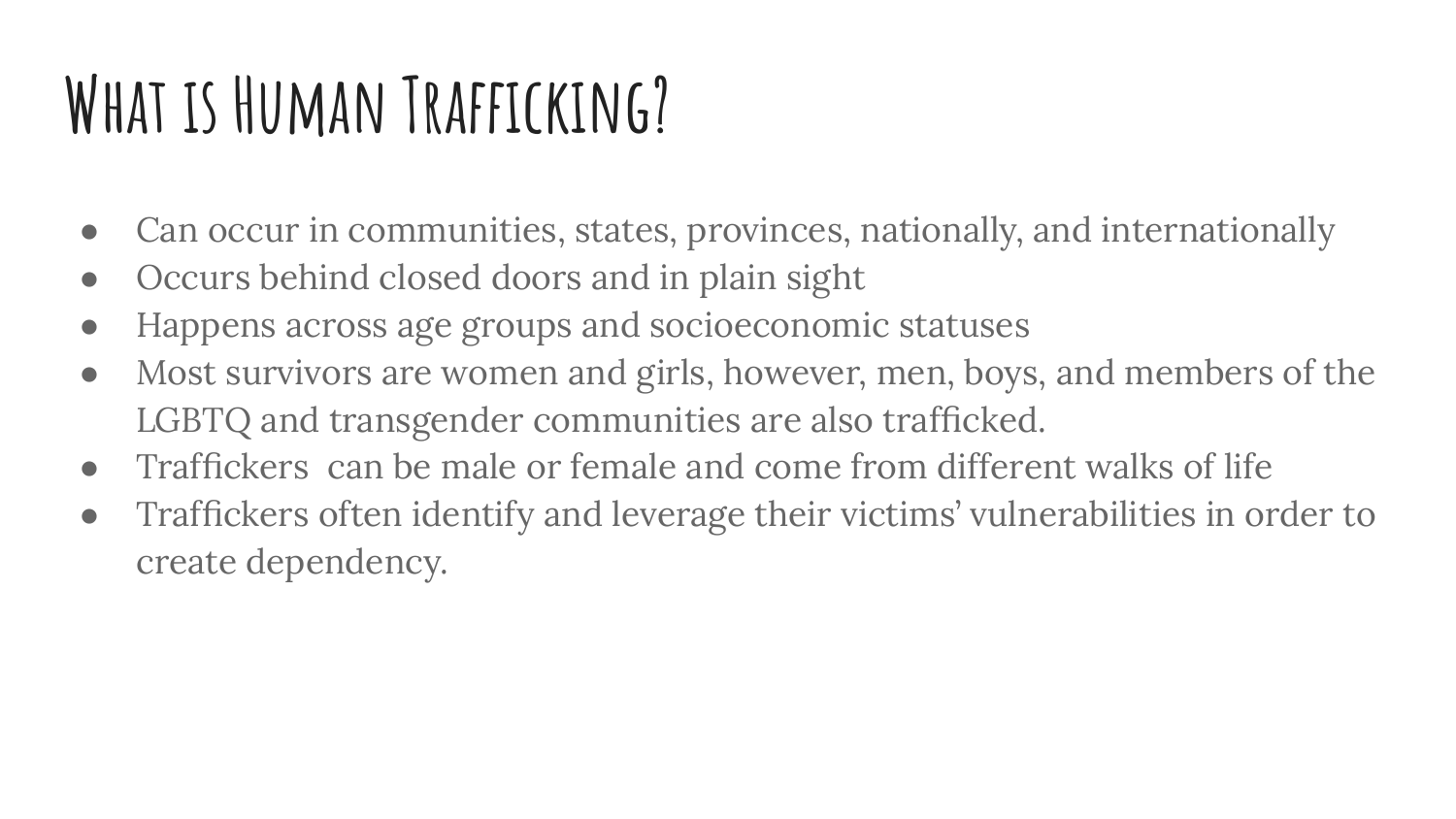# **How Prevalent is Human Trafficking?**

- In 2016, an estimated **40.3 million people** are in modern slavery, including:
	- **○ 24.9 million** in forced labour
		- **16 million** in the private sector
		- **4.8 million** in forced sexual exploitation
		- **■ 4 million** in forced labour imposed by state authorities
	- **○ 15.4 million** in forced marriage
- This means **5.4 victims** of modern slavery for every **1,000 people** in the world.
- **● 1 in 4 victims** of modern slavery are children.
- **● Women and girls** are disproportionately affected by forced labour, accounting for **99%** of victims in the commercial sex industry, and **58%** in other sectors
- Human trafficking earns profits of roughly **\$150 billion** a year for traffickers
- There were only **14,894 prosecutions** and **9,071 convictions** for trafficking globally in 2016.
- **● One in 30 women** trafficked into sex work will be detected annually, according to the UN.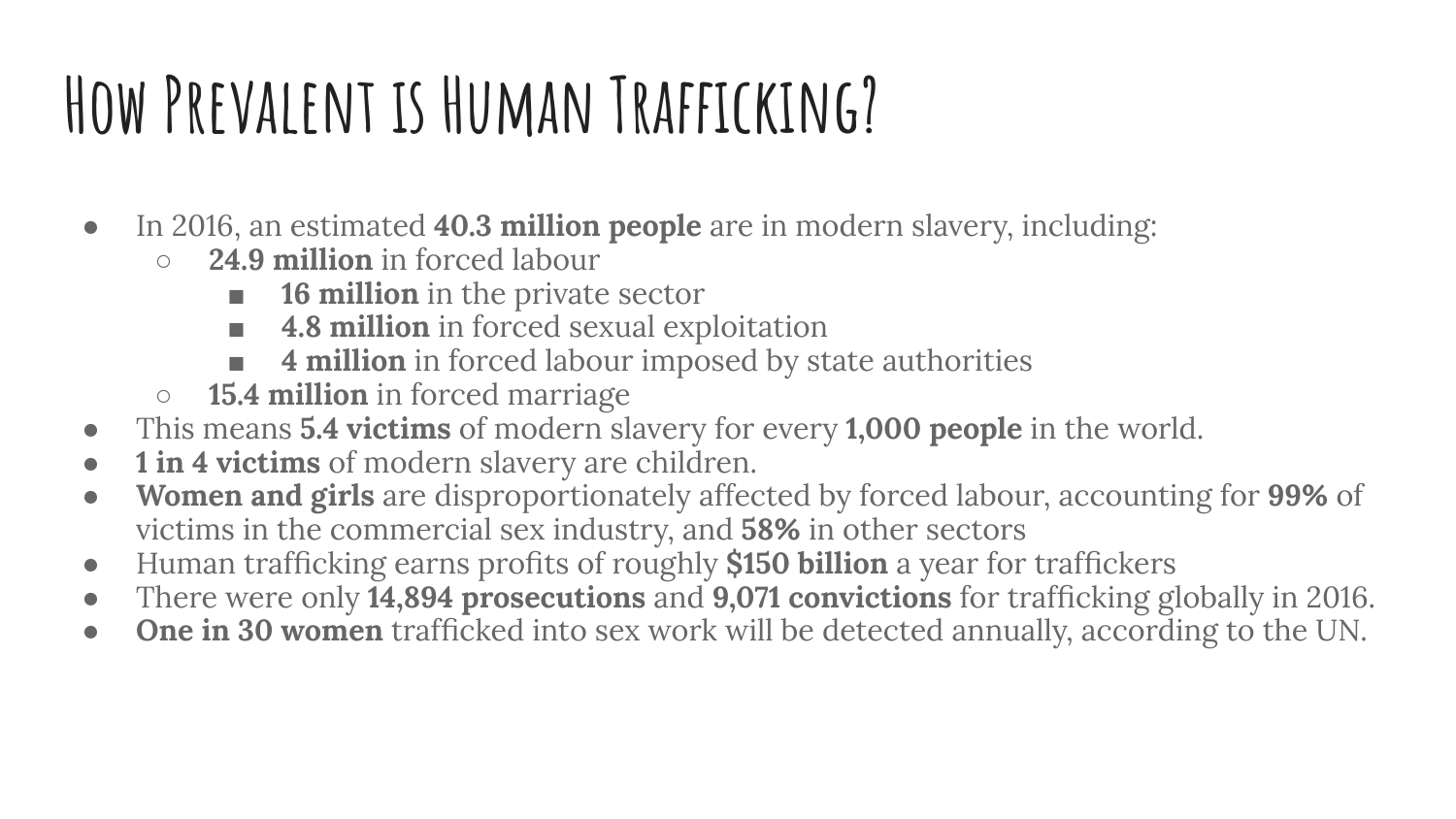# **How Prevalent is Human Trafficking?**

#### **MAP: VICTIMS & PROFITS BY REGION**



For more information visit human rights first.org. Contact us at: antitrafficking campaign@human rights first.org

American ideals, Universal values,

Data from: International Labour Organization (ILO), 2014. Profits and Poverty: The Economics of Forced Labour (Geneva), and NUchnikova, "OECD and Modern Slavery: How much aid money is spent to tackle the issue?", Anti-Traf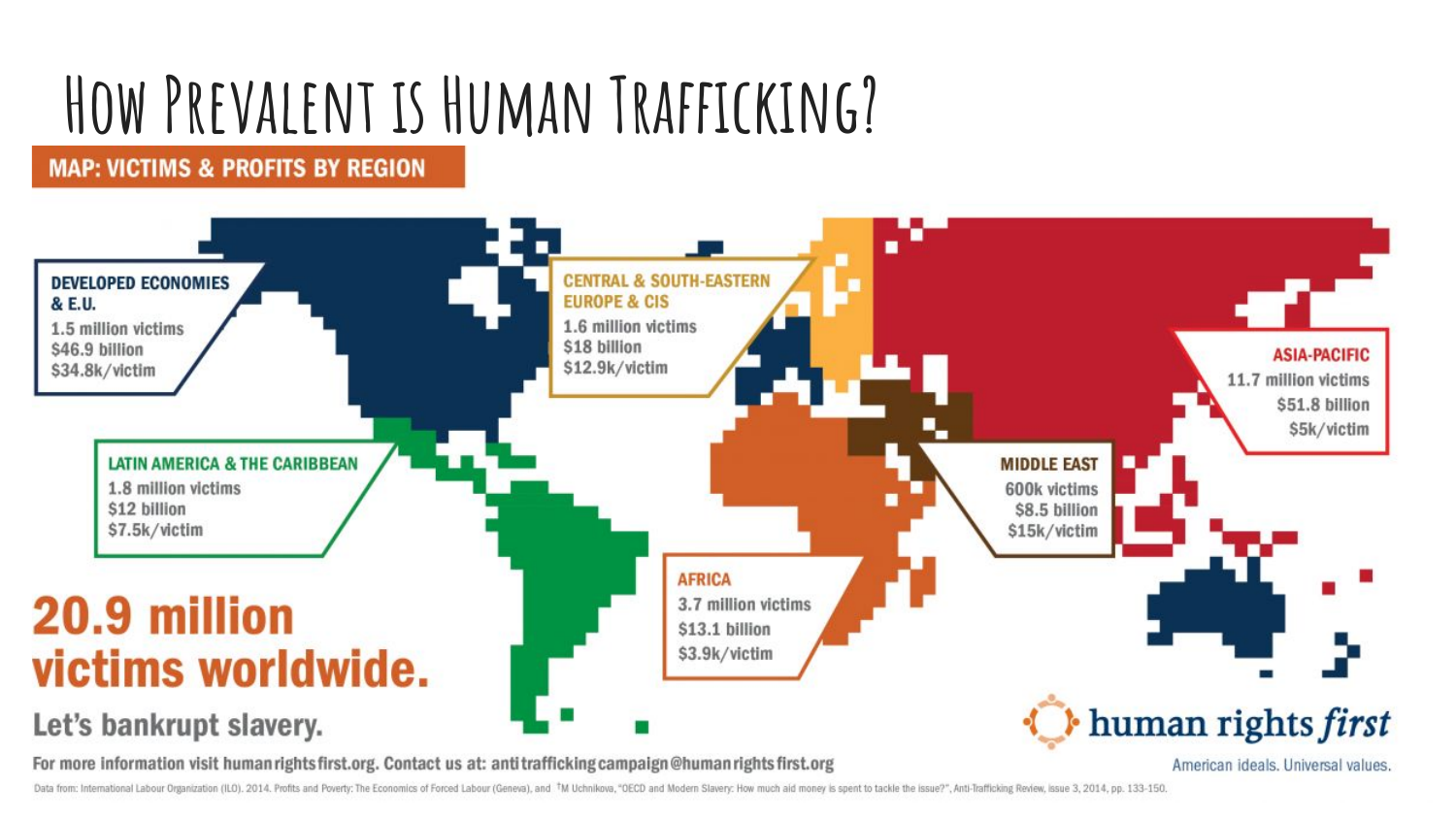# **Who Are human Trafficking survivors?**



- Survivors are found across all age, gender, and racial demographics.
- Socioeconomic status does not matter
- Key areas where trafficking is common:
	- Youth in the welfare system
	- Homeless and runaway youth and adults
	- History of trauma or abuse
	- History of substance abuse
- **Foreign Nationals are at an increased risk** because of the legal and travel restrictions they face.
- Key points to reach victims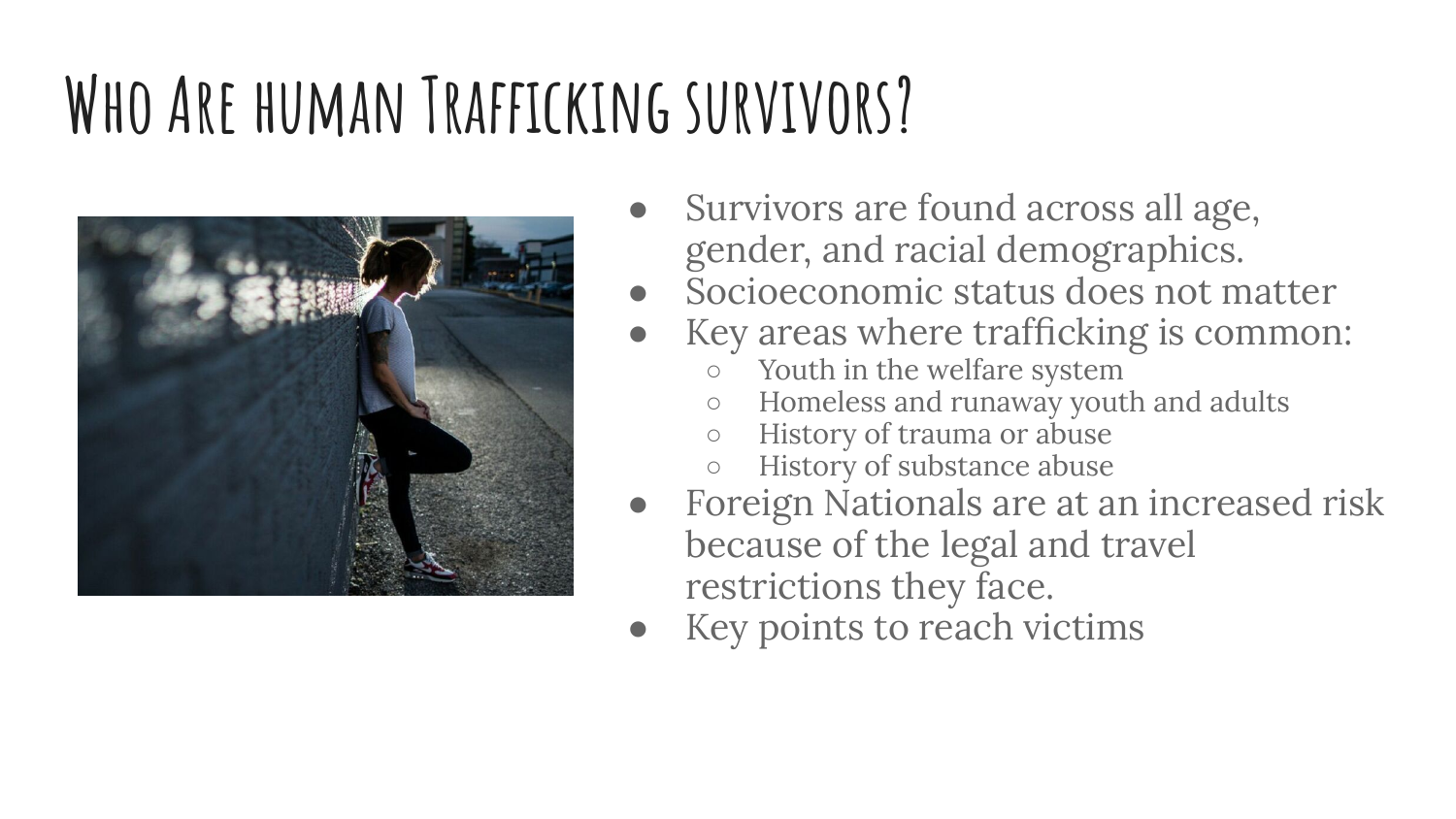# **Human Trafficking & Migration**

- Most vulnerable migrants:
	- Fleeing violence and conflict
	- Dislocated from community and family support structures without access to legitimate forms of employment, legal status or social protection
	- Moving or working through irregular channels
- Women experiencing higher rates of modern slavery in domestic work, the sex industry and through forced marriage – while male migrants are more likely to be exploited through forced labour in the agriculture, construction, and manufacturing sectors.
- Other problems:
	- Recruiters and forced labor
	- Employer control over visas
	- Undocumented workers and lack of labor regulations
	- Illegal immigration and smugglers

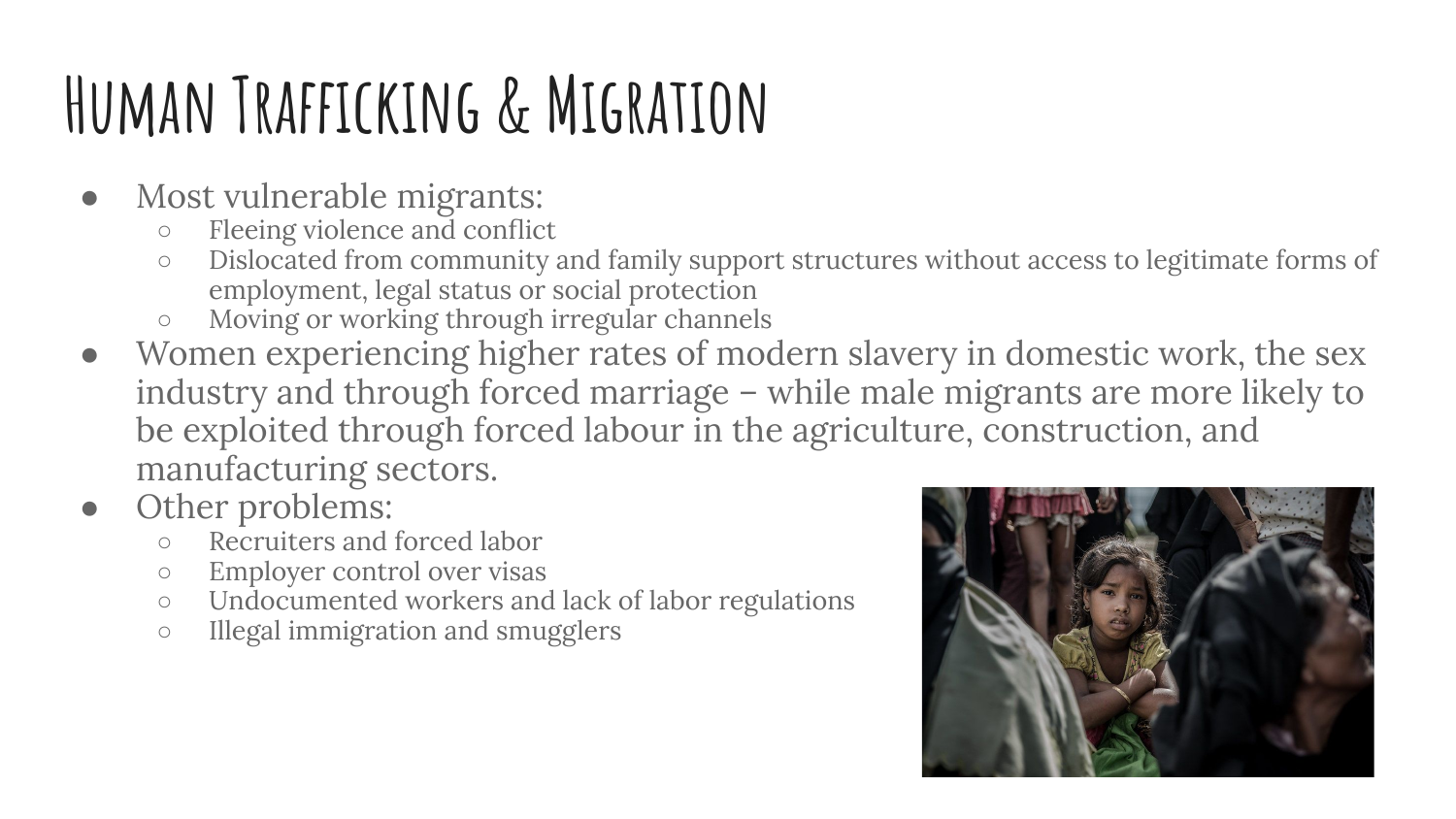# **Human Trafficking in Central America**

- Migration increases risks for women and children to be trafficked
	- Victims are commonly migrants from Guatemala, El Salvador, Honduras, and Nicaragua
	- The markets in Guatemala and Mexico seem to be a direct by-product of migrant smuggling.
- 90% of detected cases are sex trafficking, while the other 10% are labor trafficking, including begging and domestic servitude
- Victims typically are forced by their smugglers, are trafficked after they are robbed or out of money, or have dependents they must support at home, or are promised offers of employment.
- Women of indigenous descent and refugees are more likely to be trafficked
- Gang violence and trafficking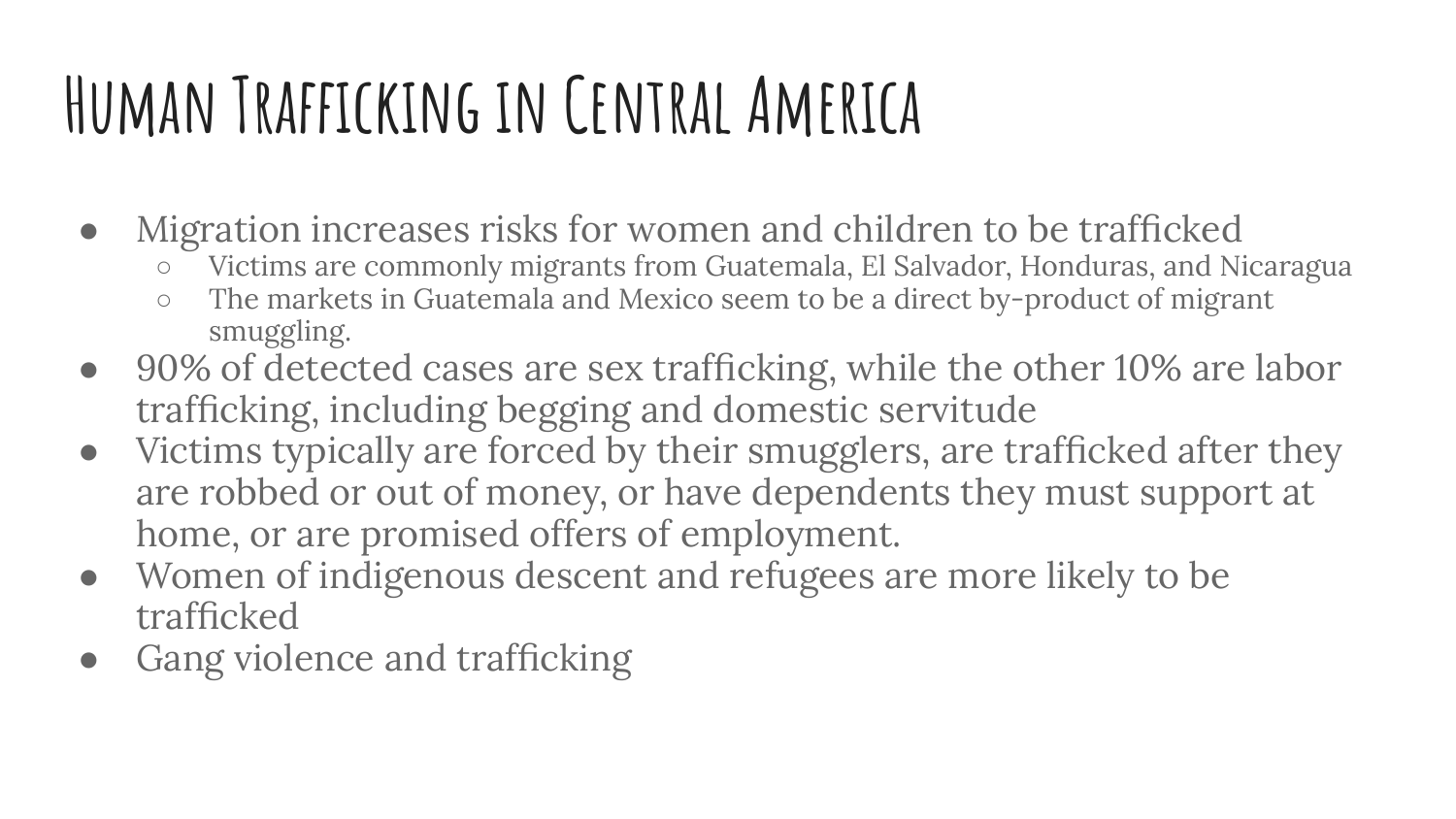### **How can you help fight human trafficking?**

- **Learn about Human Trafficking** 
	- **○ US:** The Polaris Project, Operation Underground Railroad, ECPAT USA, U.S. Department of Homeland Security, Blue Campaign
	- **○ International:** Shared Hope International, ECPAT International, Global Modern Slavery Directory, International Justice Mission, Abolishing Human Trafficking
- Share your knowledge with others and get involved in local anti-human trafficking initiatives
- Learn how to identify and report human trafficking.
	- US National Human Trafficking Hotline